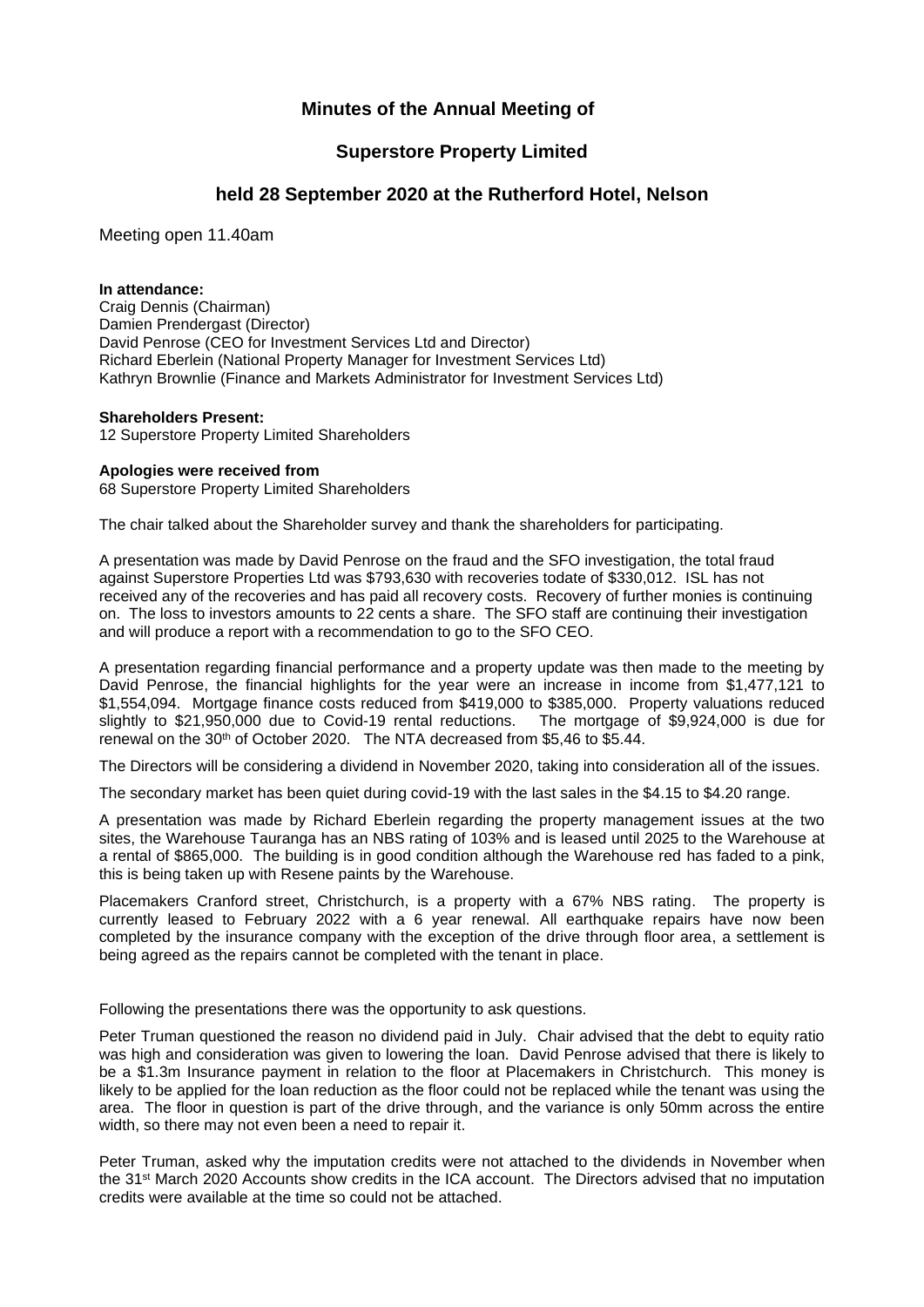Peter Truman expressed his concern with differed tax and depreciation based on the previous discussion in the Springs Road Property Ltd meeting. The directors reiterated their comments that they understood that no provision was required this financial year and noted his comments.

Subsequent notes:

1. Peter Truman further investigated the deferred tax matter and provided us this statement, "So my conclusion is that the deferred tax in the 2020 financial statements is likely to be correct because of the rebuttable presumption available for investment properties. Sorry to have incorrectly suggested otherwise on Monday. From my perspective, no further enquiry is required.")

2. RWCA have provided a file note where they considered the depreciation in conjunction with the Auditors and decided that no reference to the depreciation was required in this financial year.

Craig Priscott expressed concern at the loan negotiation not being on a suitable timeframe. The directors advised that the ANZ have been provided with all of the information for them to roll over the mortgage and had advised that it was likely to proceed.

Subsequently Notes

(The mortgage has been renewed for 2 years, with the ANZ on an interest rate of 3.31%, floating)

Peter Truman congratulated the directors on improving the standard of governance.

Frank Saxton asked if there is still a capital gain clauses in the future to ISL. The Chair said the point would be taken into consideration when the new contracts were negotiated.

### **Formal Business**

Proxies had been received from 65 Superstore Property Limited shareholders, with 310,000 voting rights attached. The Chairman held all proxies.